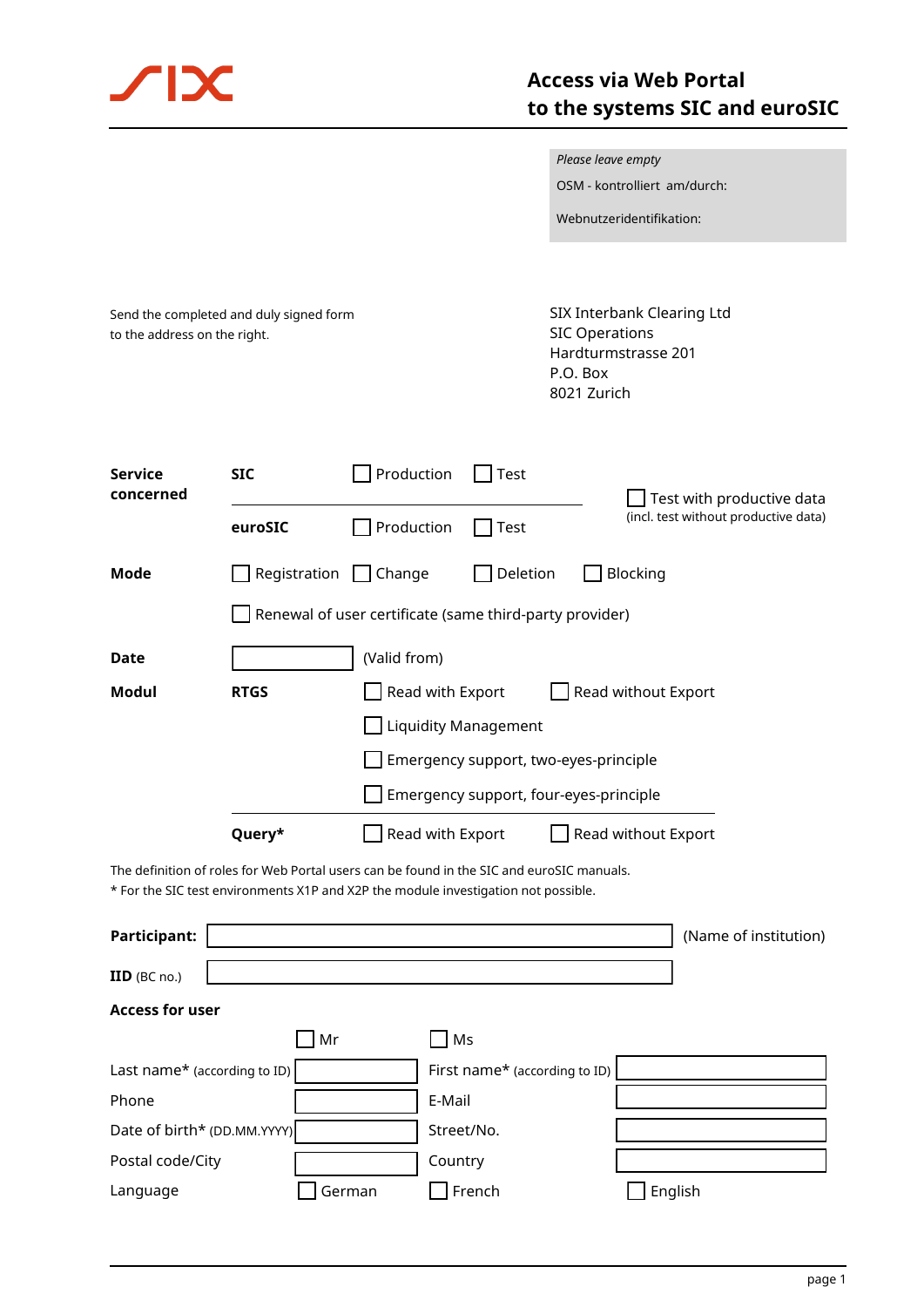

In order to be able to use the web portal, the user must have a SwissID or a certificate.

| <b>SwissID</b> (register seperately)                                                                         |  |  |  |  |  |
|--------------------------------------------------------------------------------------------------------------|--|--|--|--|--|
| or                                                                                                           |  |  |  |  |  |
| <b>Certificate</b> (register seperately)                                                                     |  |  |  |  |  |
| QuoVadis $\Box$ Other providers, by name<br>$\blacksquare$                                                   |  |  |  |  |  |
| <b>Thumbprint**</b> (fingerprint) of user's certificate (QuoVadis or another provider)                       |  |  |  |  |  |
|                                                                                                              |  |  |  |  |  |
| (The thumbprint data must be taken from the user's certificate and entered in the table, press F1 for help.) |  |  |  |  |  |
| ** If the certificate is used, it is mandatory to indicate the thumbprint; the form will not be              |  |  |  |  |  |

With this application, we accept the enclosed Terms and Conditions of Use, confirm the accuracy of the information provided and are ordering user access. If we use a user certificate issued by a third-party provider, we confirm that it is saved on a hardware-based security token.

processed without a thumbprint indicated.

| Place and date                                    |  |
|---------------------------------------------------|--|
| Legaly binding signature(s)<br>of the participant |  |
| Name(s)                                           |  |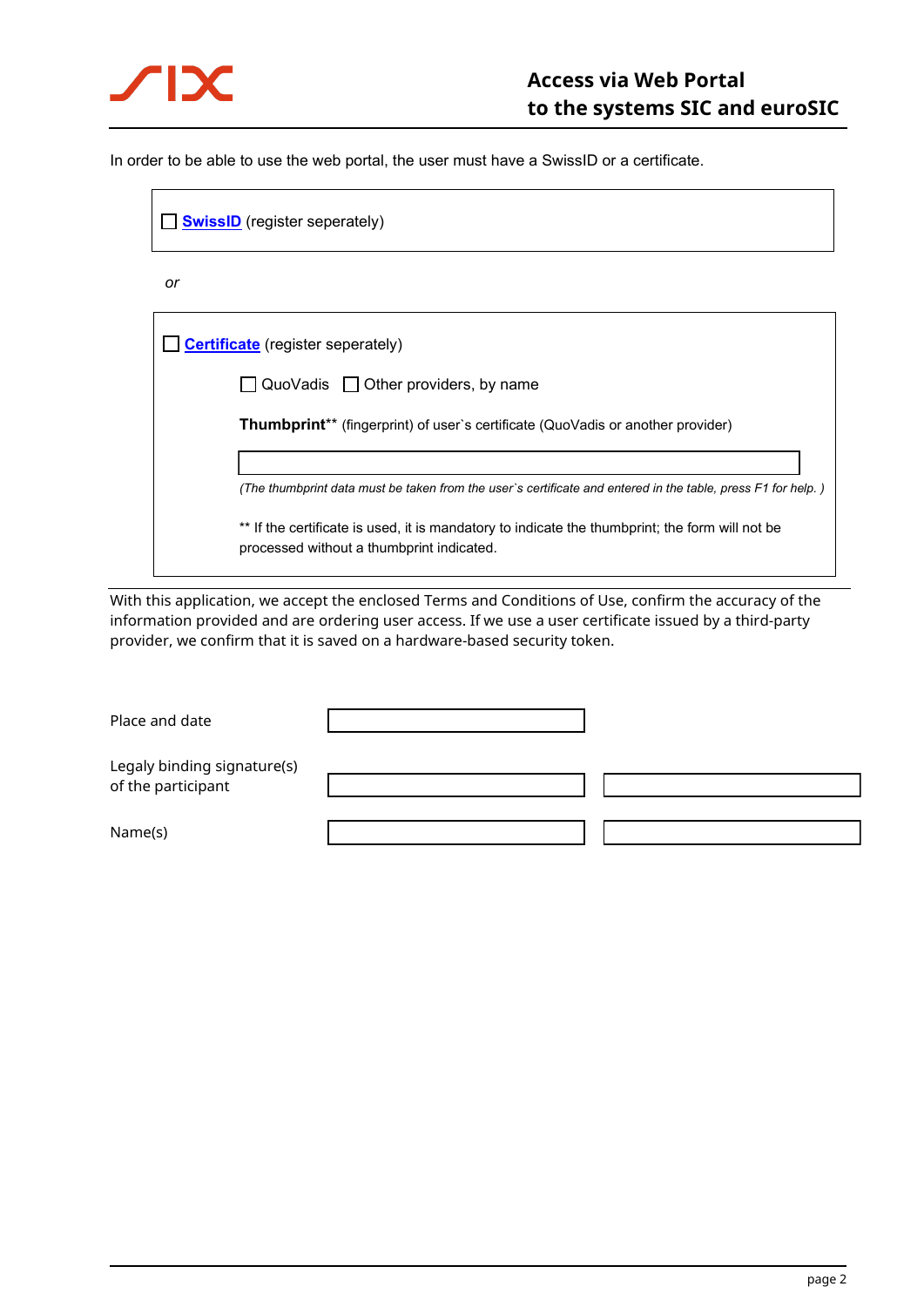# **Terms and Conditions of Use of SIX Interbank Clearing AG (SIX Interbank Clearing) for access to the systems SIC and euroSIC via the Web Portal**

# **1. Terms**

Participants: Institutions with a valid supplementary and service agreement (participant agreement) with SIX Interbank Clearing for use of the systems SIC and euroSIC.

User: A person authorized by a participant vis-à-vis SIX Interbank Clearing working for the participant who uses the Web Portal.

#### Third-party: Institutions offering electronic certificates that can be used for authentication vis-à-vis other parties. provider Third-party providers can be commercial providers, e.g. QuoVadis, but also participants with their own certificate infrastructure.

# **2. Use of DwissID**

- 1. When using SwissID as a means of authentication, the user complies with the requirements and guidelines of SwissID.
- 2. SIX assumes no liability for the functionality of SwissID. The user bears any and all risks of damage that may result from inadequate functionality or other defects of SwissID.
- 3. SIX may adjust its requirements related to the identification levels of SwissID necessary to use the web portal at any time.
- 4. Should SwissID be misused by third parties, SIX is informed thereof immediately.
- 5. SIX is also informed if the SwissID account is deleted by the user.
- 6. SIX provides no support related to the implementation of SwissID.

# **3. Access to the SIC and euroSIC system via Web Portal**

SIX Interbank Clearing grant the user access to the systems SIC and euroSIC via the Web Portal with a user certificate issued by a third-party provider approved by SIX Interbank Clearing and a PIN (hereinafter "means of authentication"). The corresponding manuals or user instructions of SIX Interbank Clearing shall apply for the functionality of the Web Portal. The user has access to the participant's data in the systems SIC and euroSIC, can use the modules released for him/her by the participant and carry out the corresponding application cases in the systems SIC and euroSIC.

# **4. Interruption of service**

SIX Interbank Clearing reserves the right to interrupt access to the systems SIC and euroSIC via the Web Portal at its discretion to protect the participant and SIX Interbank Clearing at any time. SIX Interbank Clearing accepts no liability for any loss or damage arising from such interruptions.

# **5. Data protection**

SIX Interbank Clearing undertakes to comply with the provisions of the Swiss Federal Data Protection Act; the data sent to SIX Interbank Clearing shall be treated as confidential. Any personal data that becomes known shall remain confidential and protected and shall only be used for the purpose for which it was disclosed to SIX Interbank Clearing. The participant acknowledges that data may be sent over an open network that is accessible to everyone (Internet). As such, data is regularly sent across international borders on an uncontrolled basis. This also applies to data that is transferred between two parties located in Switzerland.

# **6. Means of Authentication of SIX Interbank Clearing**

Means of authentication of SIX Interbank Clearing shall be used exclusively for authentication vis-à-vis the Web Portal within the scope of the contractually agreed services. The sole purpose of use is client authentication within the scope of the SSL protocol for accessing the Web Portal and authorization in the systems SIC and euroSIC. SIX Interbank Clearing accepts no liability for the user certificates being used for other purposes.

# **7. Means of Authentication of third-party providers**

When certificates issued by third-party providers are used, SIX Interbank Clearing checks whether it authorizes them for access to the systems SIC and euroSIC via the Web Portal. The decision regarding authorization is at the discretion of SIX Interbank Clearing. Certificates issued by third-party providers must fulfil at least the following requirements:

- The user certificate must be saved on a hardware-based security token;
- Validity of the user certificates: not expired, with new applications, still valid for at least nine months;
- Validity of the root certificates: not expired, with new applications, still valid for at least five years;
- Standard: X.509 V3;
- Signatur algorithm: sha1RSA;
- Key length: at least 2048 Bit;
- Key usage: Client Authentication, digital signature;
- A minimum number of possible users for access to the Web Portal.